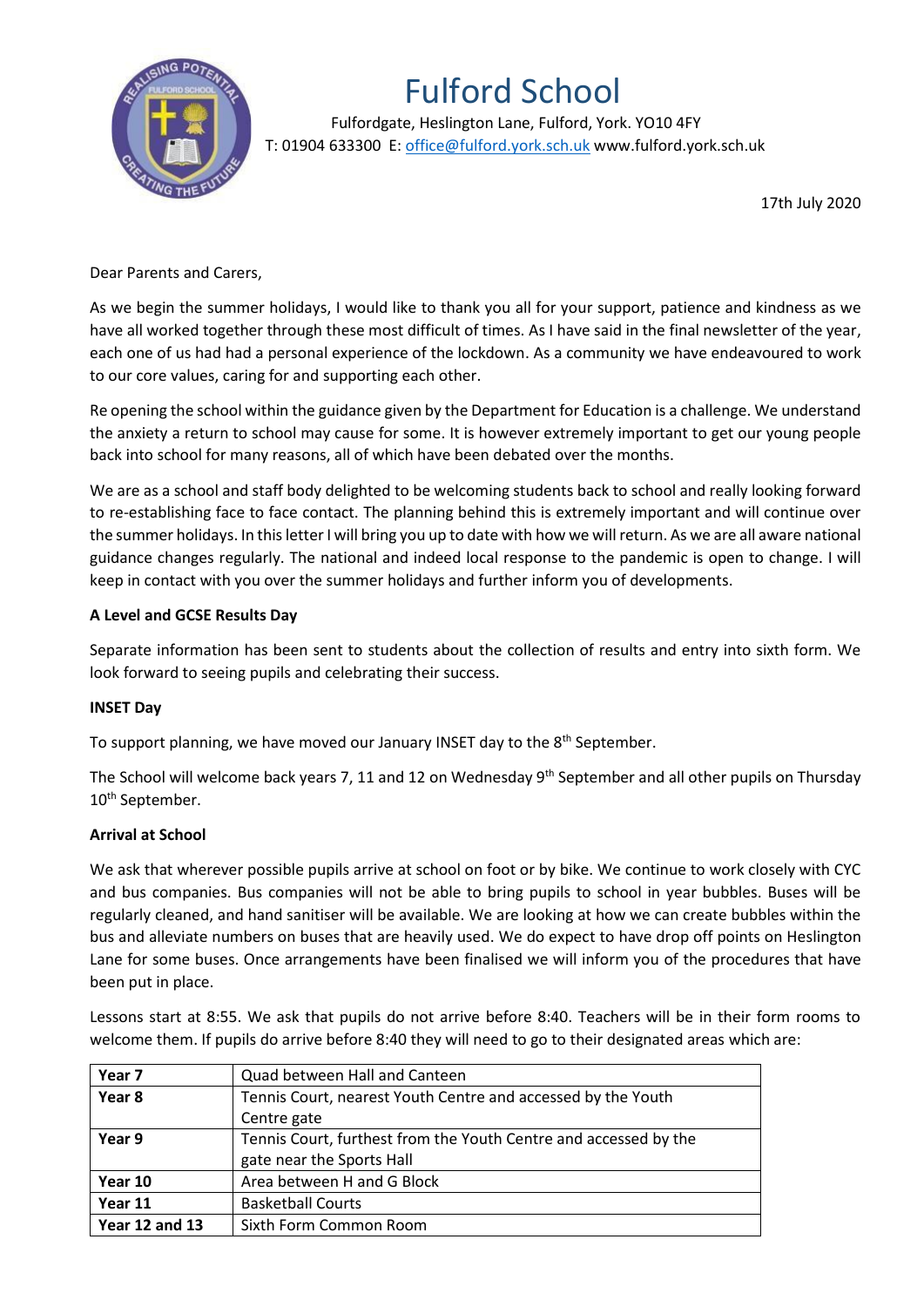We have limited indoor spaces for wet weather arrival so please do try to keep to these timings.

Pupils arriving late will enter the school via the new pupil support unit opposite the basketball courts. They will enter their block by walking around the outside of the building. There will be no pupil entrance via main reception.

## **Zoning**

Each group has been assigned a different area of the school to be based in with specific entry and exit points. No entry signs will be placed on doors linking different zones. Separate toilet blocks have been assigned to each year group.

| Year 7         | <b>B Block T Block</b> |
|----------------|------------------------|
| Year 8         | A Block B Block        |
| Year 9         | A Block                |
| Year 10        | H Block                |
| Year 11        | <b>G Block H Block</b> |
| Year 12 and 13 | N Block H Block        |

## **Groupings**

Year 7 will be taught in form groups for all lessons. Computing and PE will be taught in specialist rooms/settings. All other subjects will be taught in the same classroom.

Year 8 will be taught in form groups for all lessons except for maths, science and computing which will be taught in sets. Computing and PE will be taught in specialist rooms/settings. Groups taught in forms will remain in the same room. Others will move classes within the year 8 designated area.

Year 9 will be taught in set teaching groups within their designated area. Computing and PE will be taught in specialist rooms/settings

Year 10 to 13 will be taught in set teaching groups. We expect most lessons to be taught in specialist rooms within bubbles.

#### **Curriculum**

Pupils will cover the full curriculum. Pupils in year 10 and above will have access to specialist rooms and settings. In year 7 to 9 specialist rooms and settings will be used for PE and computing. All other lessons will be classroom based.

#### **Break Time**

Break time will be from 11:15pm to 11:35pm. All pupils will have a break. Pupils can bring in snacks and drinks for break time. Year groups will have access to the canteen on a rota basis once a week. At all other times they will be in their specific year areas.

| Monday    | Year 7  |
|-----------|---------|
| Tuesday   | Year 8  |
| Wednesday | Year 9  |
| Thursday  | Year 10 |
| Friday    | Year 11 |

The sixth form will have daily access to the canteen in the common room

#### **Lunch Time**

Pupils will have a staggered lunch time. There will be no mixing of year groups. All pupils will have access to the canteen and hot meals will be available.

Each year group will have their own supply of trays and cutlery and we will run a contactless method of payment.